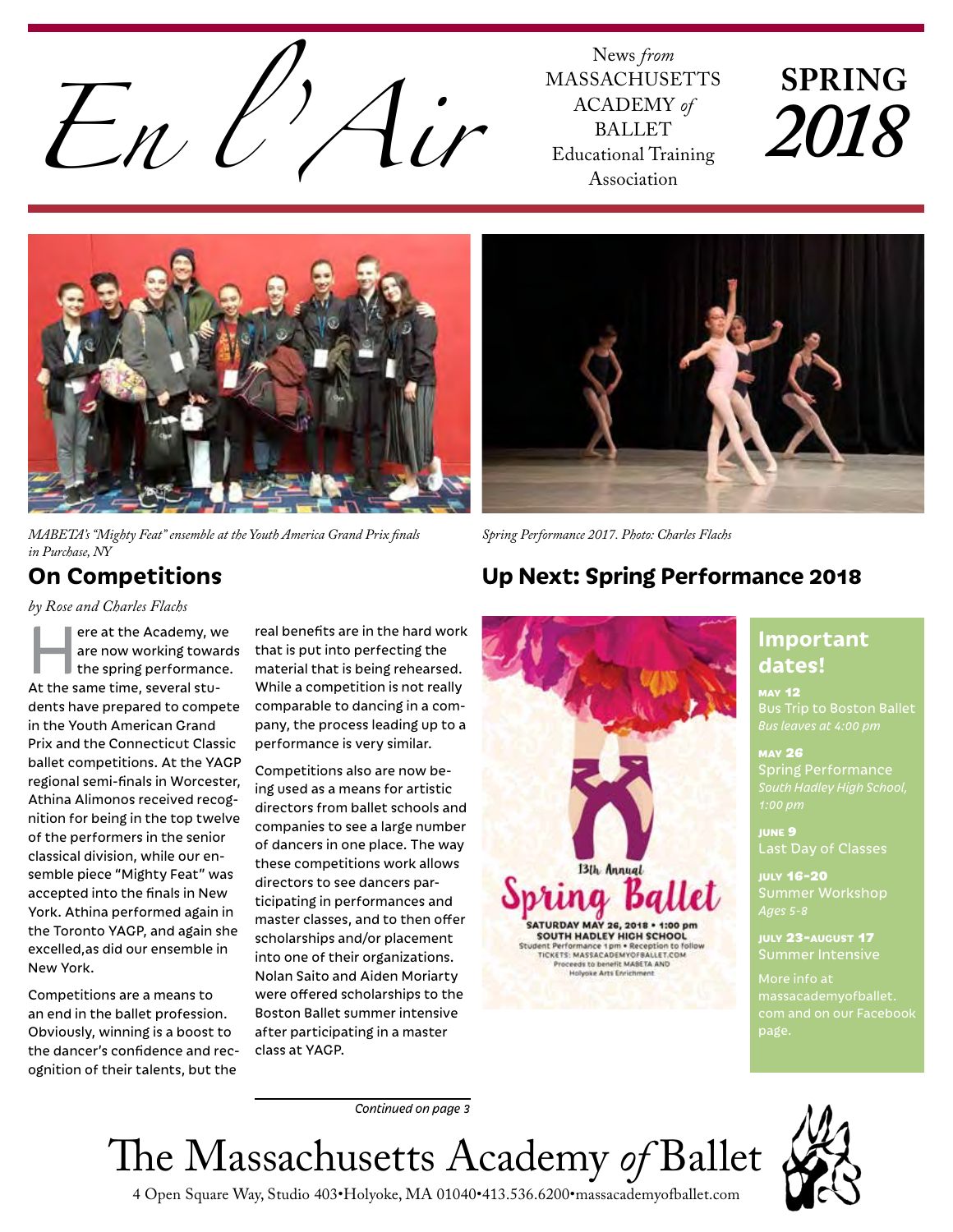## *En L'Air*

#### **Thirteen Years at MAB!**

*by Rose Flachs*

When Sarah Soares was five years<br>old, she registered for our cre-<br>stive movement class. It was old, she registered for our creative movement class. It was September of 2005 and our first year in business. Now, Sarah is graduating and moving on to college, and we will miss her dearly. We have so many memories of Sarah at the studio, and wish to share just a few. She was a serious young dancer parading as a little bluebird in creative movement. She carefully followed Lada Isupova's instruction of coordinating the head with the port de bras in the pre-ballet class. And, she was the instigator in creating the "Hummingbird Swan Lake" in class. (Yes, under her cool demeanor she has a wonderful sense of humor!) Sarah was always enthusiastic and focused, to the extent where I recall hearing Dan Grezlak and Connie Flachs, level five students at the time, watching her in one of the many Etudes performances, say "Oh, she is so good, it is scary, and she is only ten years old!"







As Sarah grew as a dancer she had many successes as a member of MABETA including performing as Ruth in the *Nutcracker* as well as many other roles, in such pieces as *Esmeralda*, *La Bayadere*, *In the Mood* (the Chicken Dance) at YAGP, and of course, many ballets by Charles Flachs, with her cohorts Emma Jane and May. We remember her cool elegance and beautiful dancing in

*Morning Light* by Charles Flachs.

We, of course, will miss Joao and Bernita, Sarah's parents. They have been staunch supporters of the school and MABETA, and Bernita has served on our Board. Sarah and her family know by now that no one leaves MAB forever. MAB is a family that students return to year after year, even after they graduate from high school, to share their experiences, accomplishments, and life-lessons. So, this is not good-bye to Sarah, but it is a huge CONGRATULATIONS! We look forward to hearing about her future experiences and accomplishments. We are sure





#### **MABETA Shares the Art of Dance at Loomis Village, December 2017**









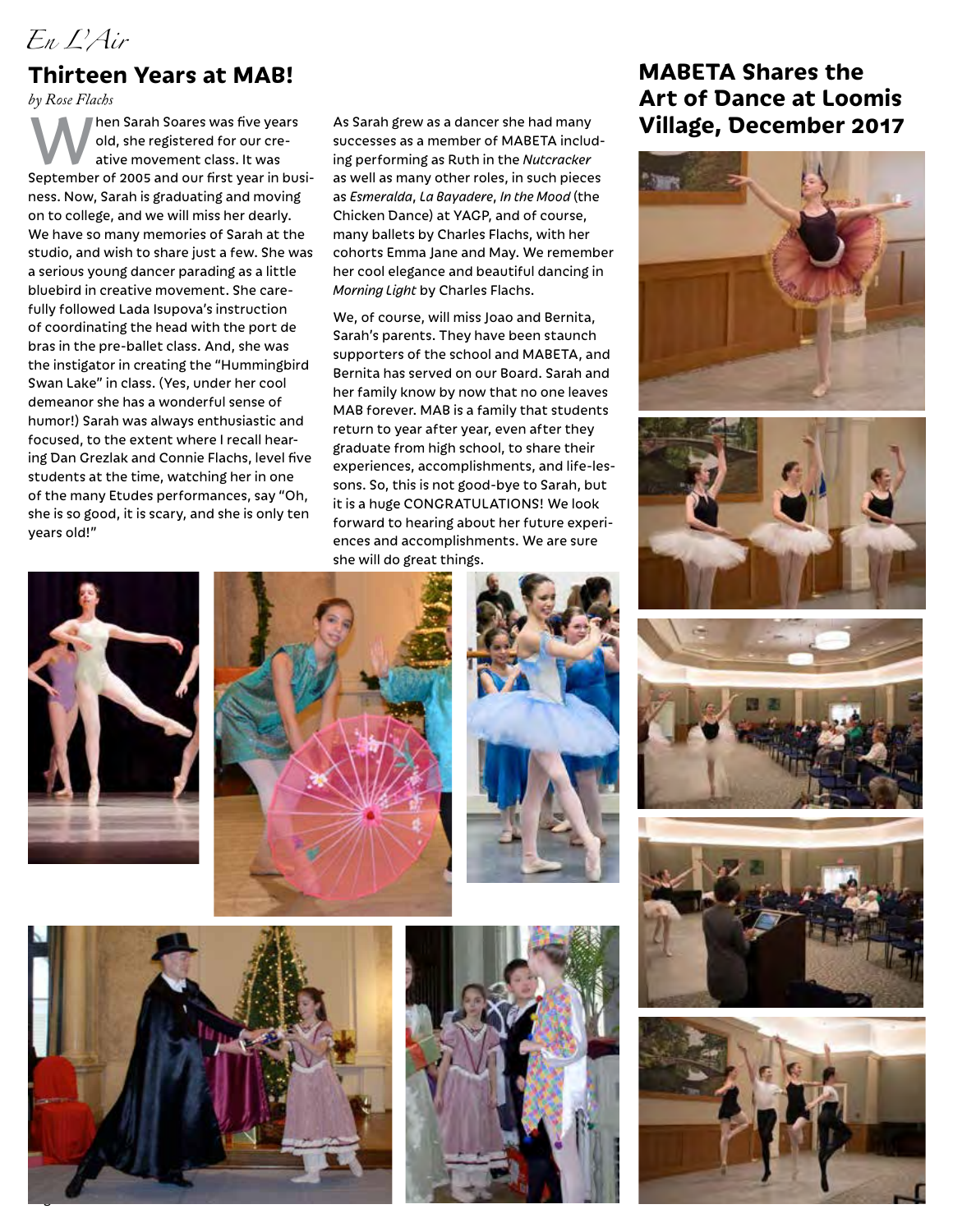#### **This Summer at MAB**



The summer program at MAB promises to be our best yet. Faculty and master classes by many professional artists including Connie Flachs, Matisse Madden, Sanda Lungu, Debra Vega, Lorelei Chang, and Erica Maillet, with the addition of Heather Reichgott as the musician for the advanced classes. Register now!

#### **Valley Gives Day 2018**

alley Gives Day, May 1,<br>was a Valley-wide day of<br>giving, and for the second was a Valley-wide day of year, MABETA was a participant. We received a total of \$1,080 from nineteen donors. Thank you to everyone who contributed to this important annual fundraiser.

giving, and for the second up as a Valley Gives recipient Extra thanks to MAB parent Mary Yun, for setting MABETA organization.

> If you didn't get to contribute but would like to donate to our scholarship and community education fund, it's never too late—see the enclosed envelope!

#### *Competitions, continued from page 1*

Another positive element of the competition venue is the connection made with dancers from other studios. Our students get to see dancers training in a similar manner to themselves and share in a common experience. It is important for students to see dance on stage, and it can be inspiring to watch others their own age perform. There is also the exposure to other teachers and methods that we encourage our students to learn from while retaining what they already know is correct technique accrued from our syllabus.

We are very proud of the accomplishments of all of our students —competing or not—as each ballet class at MAB is considered a healthy competition for our

dancers as they strive to improve their technique and artistry.



*Above: Athina at YAGP Regionals. Below: Gianna and Hannah at CT Classic.*





#### **MAB Faculty**

Rose Flachs, Co-Director Charles Flachs, Co-Director Erica Maillet Charles Markham

#### **Alumni News Flashes**

sabelle Lu'u Lii Haas will graduate from University of Cincinnati<br>College Conservatory of Music in December, and will hit the<br>audition circuit soon thereafter! Erica Maillet is a Trainee and<br>Administrative Manager with Viv sabelle Lu'u Lii Haas will graduate from University of Cincinnati College Conservatory of Music in December, and will hit the audition circuit soon thereafter! Erica Maillet is a Trainee and ballet accessories at etsy.com/shop/MailletBallet. Liam Saito was promoted (from Apprentice) to the Corps de Ballet at Royal Winnipeg Ballet for the 2018-19 season. Along with dancing with Grand Rapids Ballet, Connie Flachs is a co-founder of the annual "Better Body Image" conference. https://www.betterbodyimageconference.com/. Alumni, do you have life news to share? Send your updates to rflachs@massacademyofballet.com!



*"From the dugout..." The Mighty Feat team backstage at the Pepsico Theatre at Purchase College, warmed up and ready to perform at YAGP Finals.*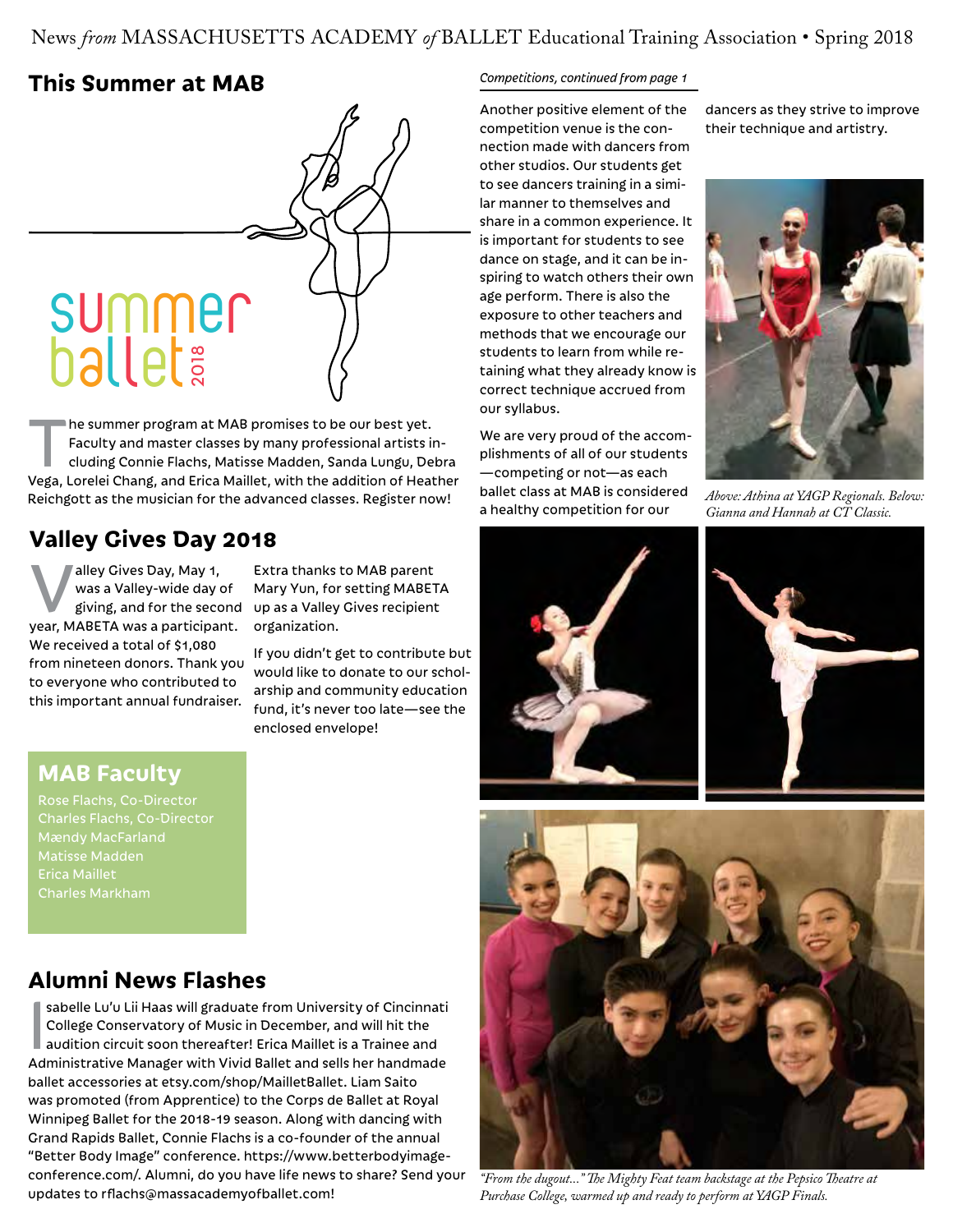





**Nutcracker & Sweets 2017** *Photos: Charles Flachs* 























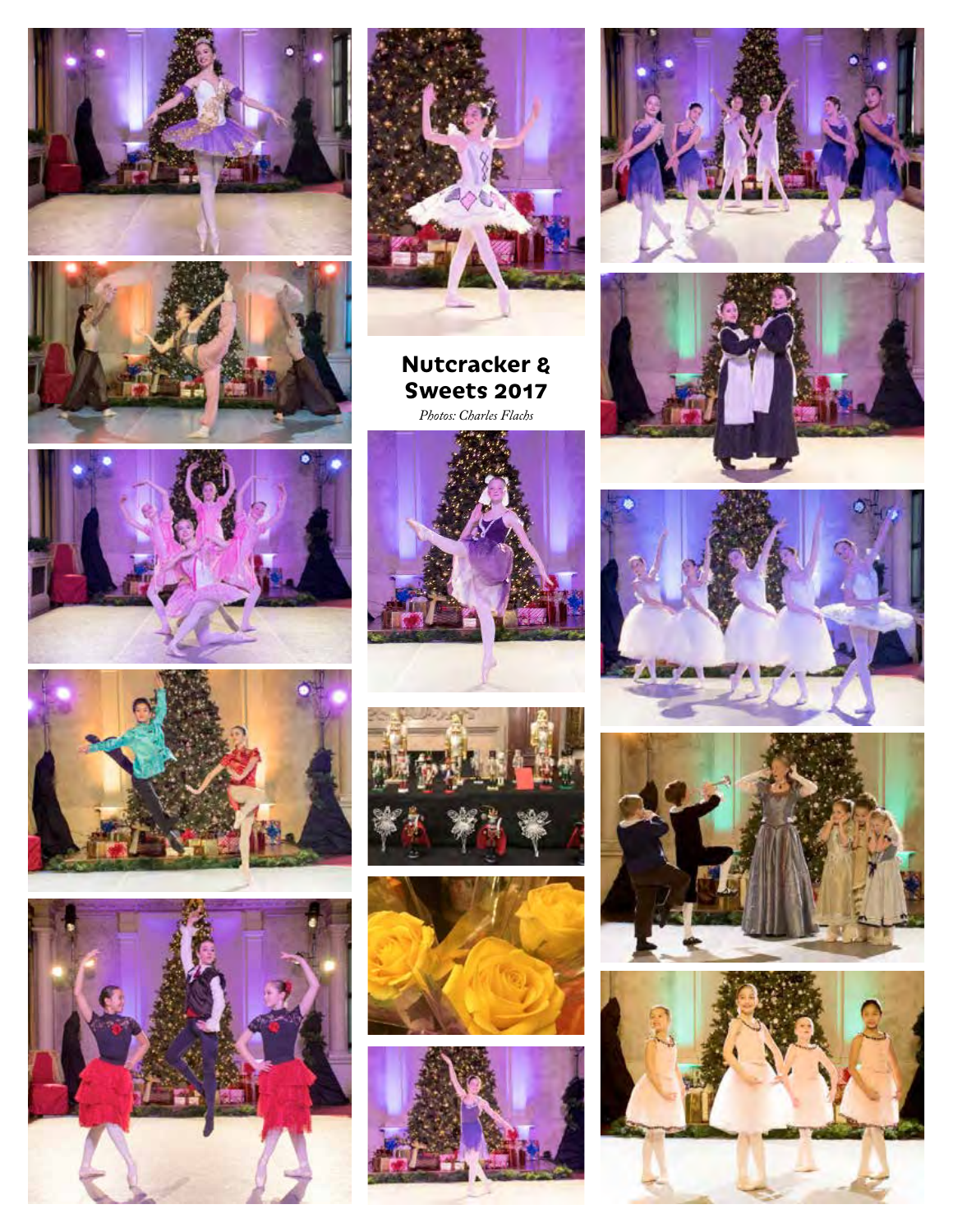































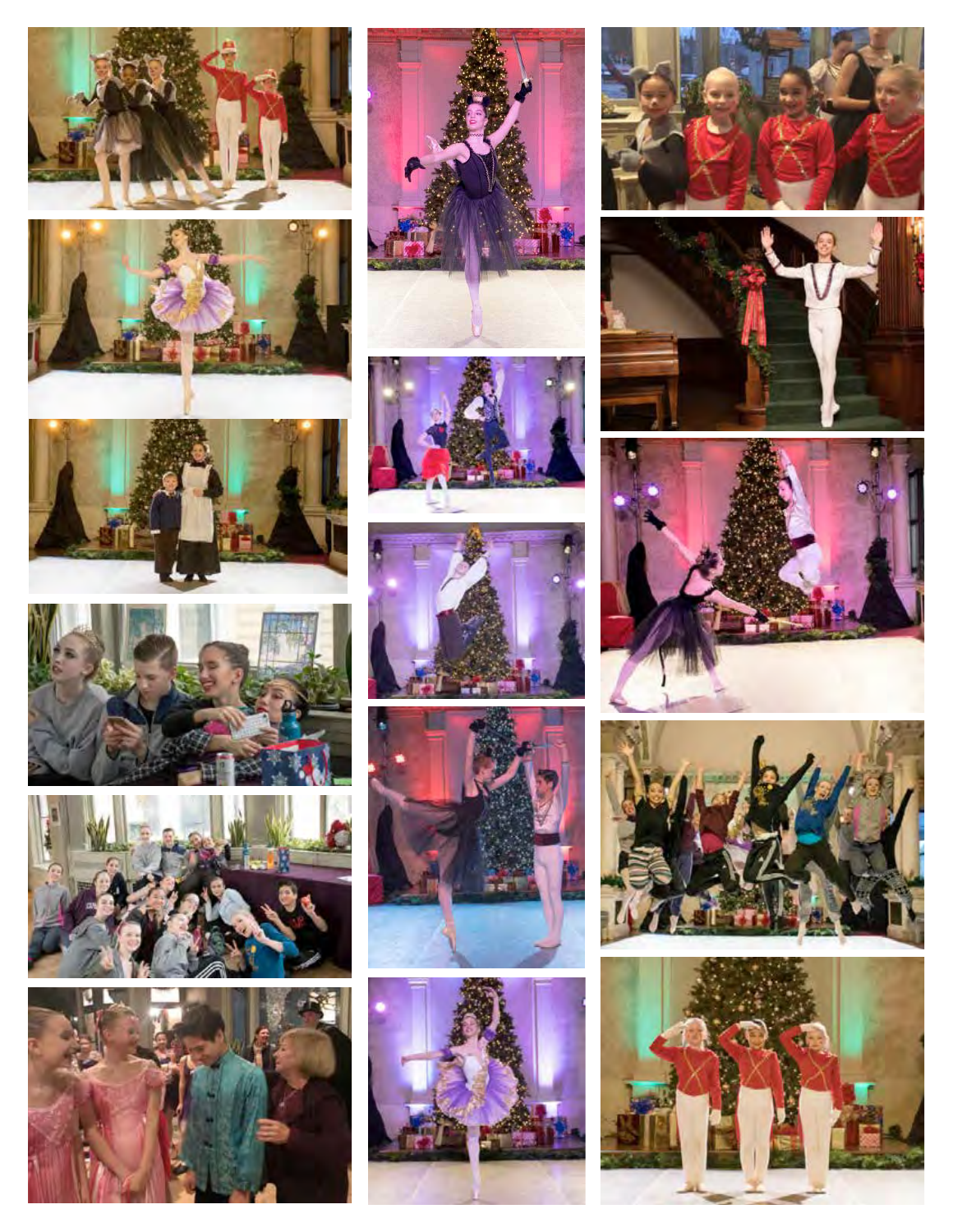### *En L'Air*

#### **A Wave to the MABETA Seniors**

*by Sarah Jackson, MABETA Board*



allet is an exacting art form. It requires dancers to present unnatural positions naturally, to make the arduous effortless, to beguile with deft sincerity. The agile, fluid, rhythmic movements that alternately grace and tear up stage and studio speak volumes to dancers' artistry but little to their inner selves. So it is with graduating seniors Athina Alimonos, Sarah Soares, and Amy Whitmore. As I watched them transform variously into the Mouse Queen, Sugar Plum Fairy, Snow, and Russian and Spanish Dancers in last December's *Nutcracker & Sweets*, I wondered which characters they mostly resembled, or if they were someone wholly different in real life.

Come to find out these young women are as elegant and frothy and deep as the very art form they have worked so hard to assimilate—and which has undoubtedly assimilated them.

Amy, who also dances with Betty Gunderson Studio of Dance, started ballet and jazz at the age of 5. She drives nearly an hour three times a week from West Brookfield for her MAB classes. "I just love MAB, Rose & Charles, and all the friends I've made here." Her first performance with MABETA was in the 2016 *Nutcracker & Sweets*. She loves all kinds of music—her playlist reflects her mood of the moment. She chooses slow over fast food, with a special fondness for potatoes of all kinds.

Sarah, born in Longmeadow, MA, is

Portuguese and American. She is fluent in the languages of both countries, among others. Her tastes range from J.K. Rowling's *Harry Potter* to David Mitchell's *Cloud Atlas*. There is an independent streak in her that leads to an embrace of indie rockers such as Khalid and Portugal. The Man. But can she resist a good chicken nugget? Slow food indeed, when there are eggs and pancakes and brownies on the menu! But the strongest indication that Sarah is a woman of intelligence and discerning taste is her choice of Chris Hemsworth over all the other Chrises of current note.

Athina is from Hadley MA. She also claims roots abroad, however: she is Greek and American, and she, too, is bilingual/bicultural and a dual national. Her musical taste is for Greek music. While she claims to prefer the measured pace of slow food, Denny's pancakes hold a special place in her heart. Her secret—or perhaps not so secret—hobbies include make-up, shopping and spending money. She has an exuberance about her as sparkly as her YAGP heels, which I can attest shine as brightly on stage as they do at the I-90 Charlton Service Area McDonald's.

All three young women choose allegro over adagio ("Adagio no more," says Sarah) and artistry over technical (or at least "a good combination of both" affirms Athina), they do diverge in the way they spend their time. Amy is headed to Butler University in Indianapolis for a BFA in Dance, with an eye on a career as a professional dancer. Athina



too is focused on dance—and more dance! Her time currently is taken up with auditions as she considers trainee positions and apprenticeships, all in the aim of furthering her future dance career.

Sarah, meanwhile, in addition to pursuing cutting-edge culture and her secret hobby of water skiing and surfing on Narragansett Bay, is pleased to be heading off to Boston University next year to study international relations or computer science or maybe Russian. She is ready to study. She plans to continue taking ballet classes, but her priority is definitely academic.

Whatever their career trajectories, there is no doubt that the future holds success for these young women. In their ballet lives, offstage and on, they have each demonstrated a penchant for hard work and a desire to always strive to be better. If diligence, perseverance, sheer brilliance and the beauty reflected in the art of doing your very best are any indication, I think Sarah, Athina and Amy are all off to exciting careers. Congrats!

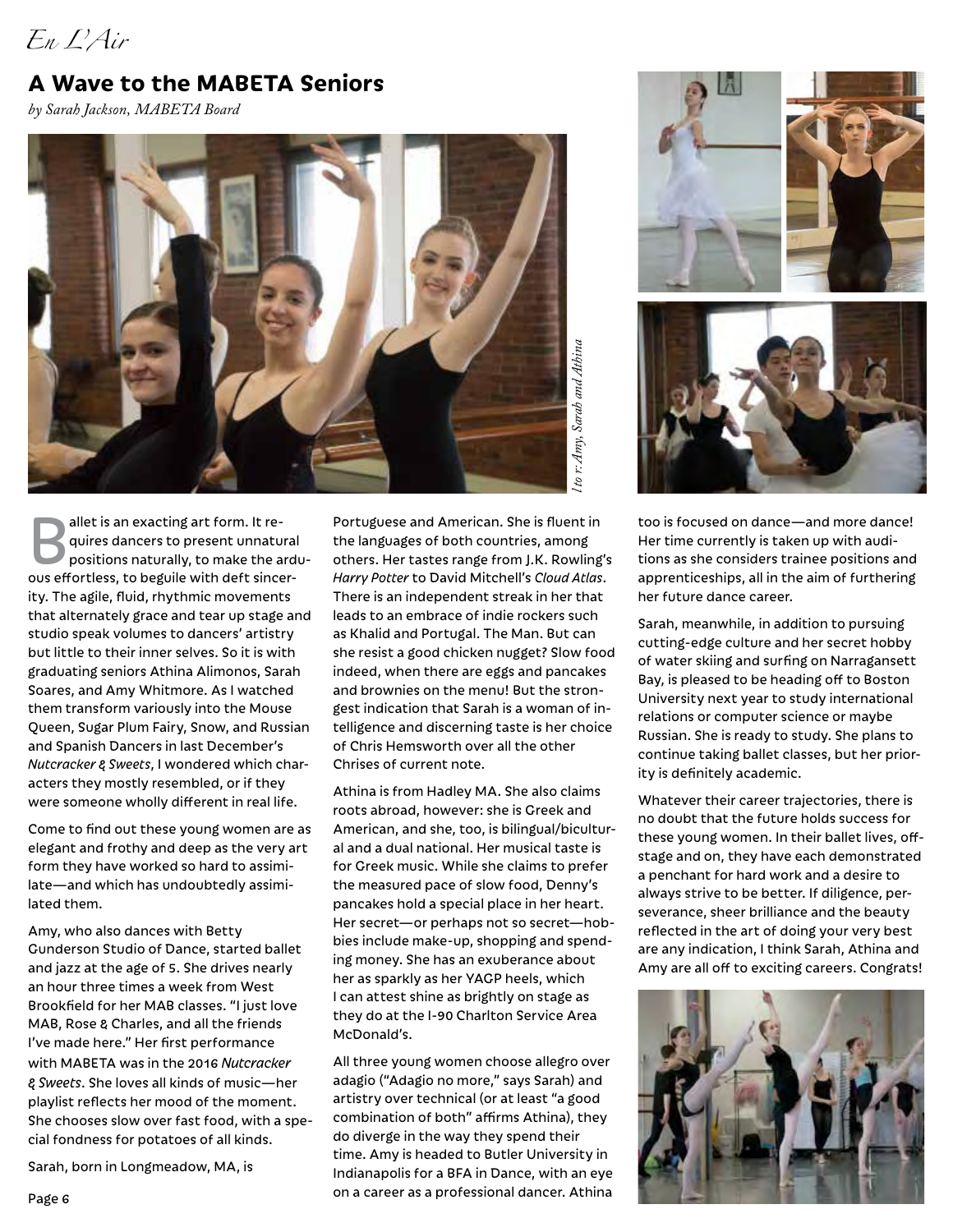#### **Dance to Stop Hunger, to Benefit Kate's Soup Kitchen**

pril 28, 2018, MAB dancers presented<br>
an in-studio performance to benefit<br>
Kate's Soup Kitchen. We are proud to an in-studio performance to benefit showcase our dancers and contribute to this important community resource for ten years! We raised \$275 to donate to Providence Ministries!



























**Love the pictures? Follow Massachusetts Academy of Ballet on:**